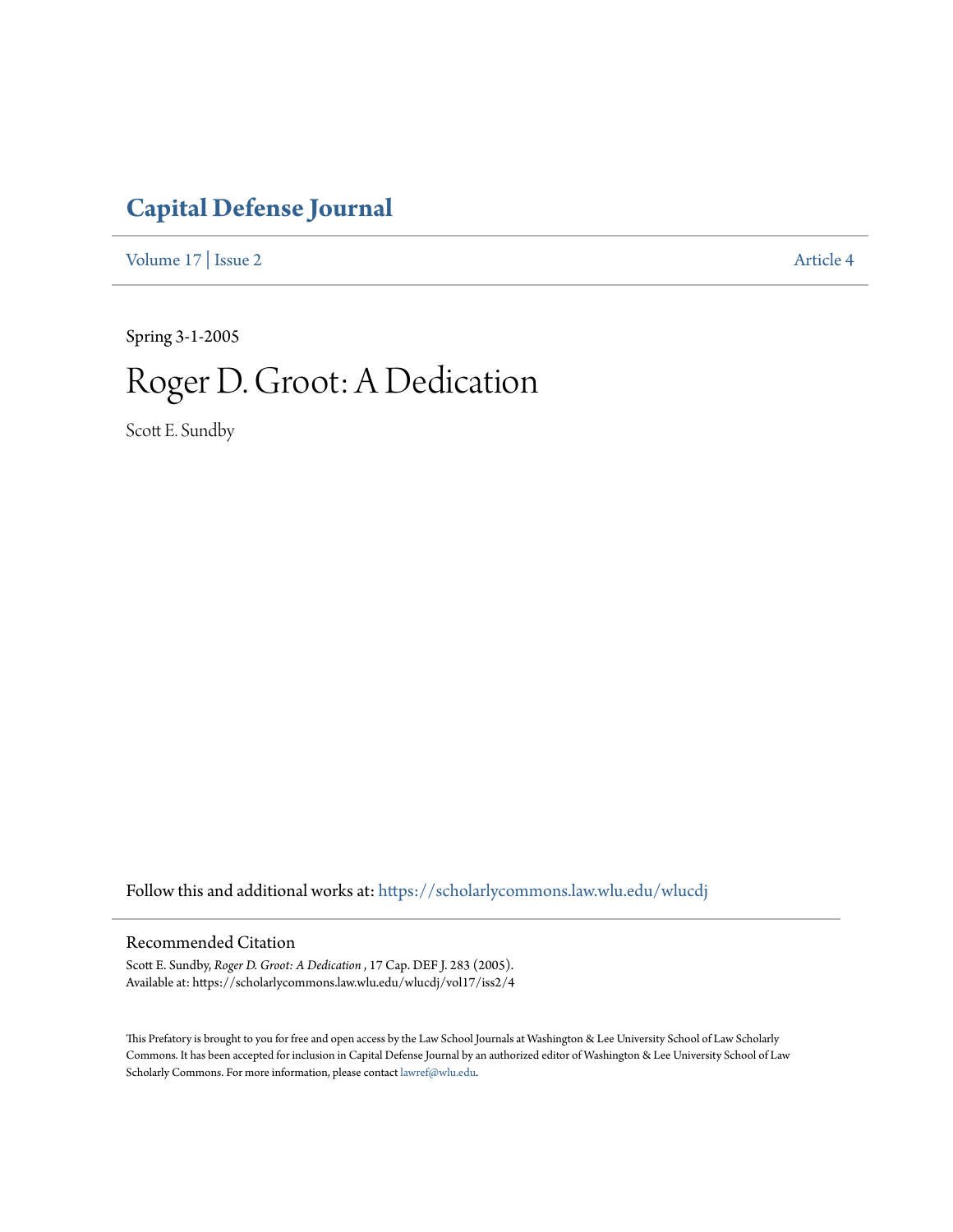## **HELP WANTED: PROFESSOR GROOT REPLACEMENT NEEDED**

Qualifications must include encyclopedic knowledge of criminal law, criminal procedure, death penalty law, and the law of evidence dating back to the thirteenth-century. Thorough comprehension of forensics and mental health issues an absolute prerequisite. Complete mastery of litigation skills based on personal experience is essential, both trial and postconviction. Must be one of the three people on the globe who actually understands the topics of double jeopardy and habeas corpus. In addition, applicant must possess ability to communicate complex ideas in an effective manner. These communication skills must be such that they inspire confidence among seasoned lawyers and judges while at the same time reaching those who are still learning the law.

Applicant must possess fiery passion for justice and a belief in the role of defense attorneys as the voice for those at their most vulnerable. Ability to become justifiably indignant over arrogant prosecutors and overbearing judges indispensable. Only those with endless patience and a bountiful sense of humor even in the darkest of times need apply. Crew cut mandatory; suspenders and flamboyant tie optional.

To give even a cursory description of Roger Groot's many talents is to make the point: Roger is a one-of-a-kind individual. From my first contact with Roger fourteen years ago, **I** have been continually amazed that one person simultaneously has been able to be such an outstanding lawyer, teacher, and scholar. That Roger so generously gave of his time and skills as Director of VC3 is a priceless gift for which the Washington & Lee community, the lawyers of Virginia, and their clients will forever be grateful. Thank you Roger, and **I** take great comfort in knowing that while you have stepped down as Director of VC3, you will continue to use your unique talents as a powerful voice for justice, always willing to give of your time to others whether as a mentor, lawyer, or friend.

**<sup>°</sup>** Sydney and Frances Lewis Professor of Law, Washington & Lee University School of Law.